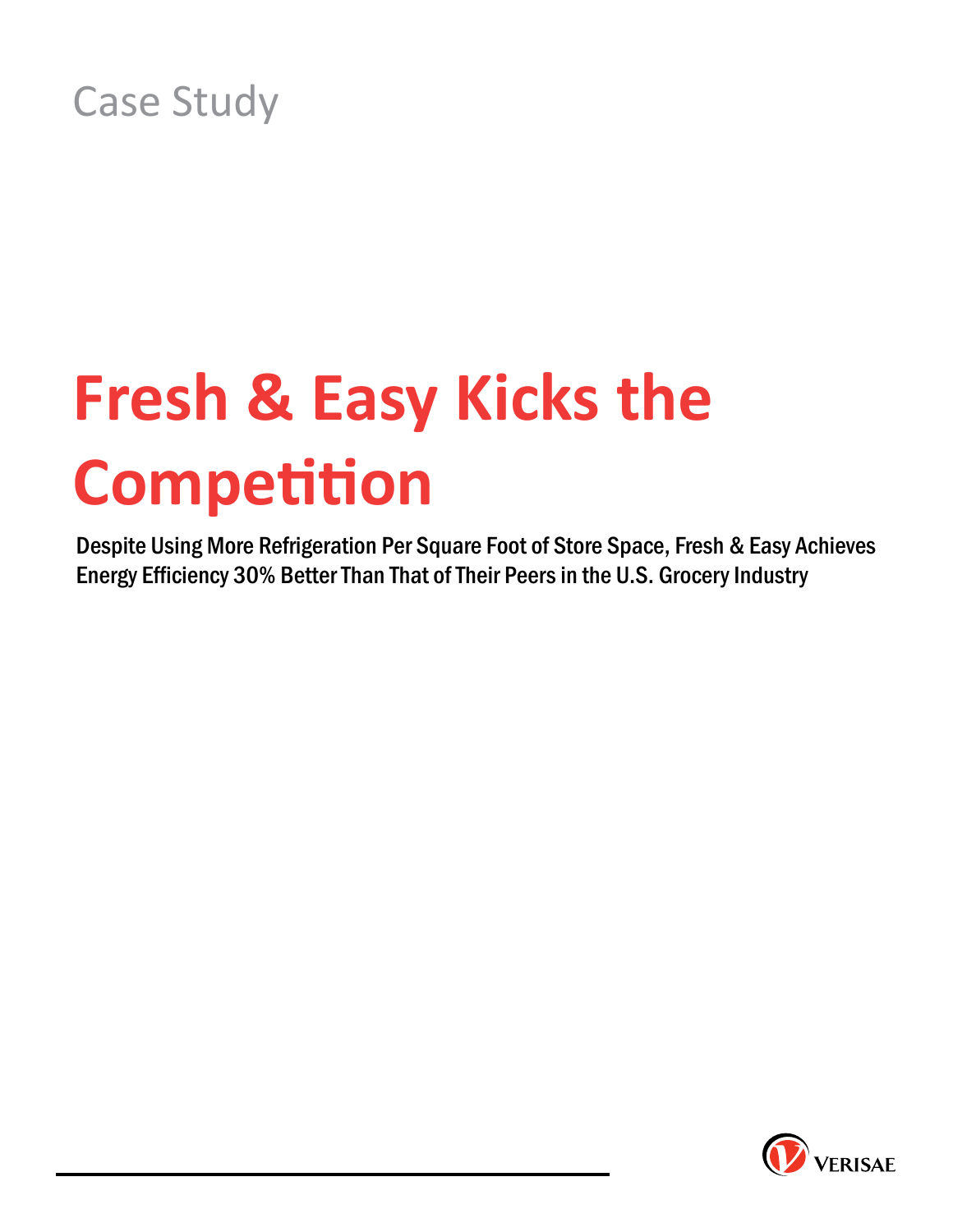Fresh & Easy is a grocery retailer<br>building and opening new stores<br>in multiple utility service<br>territories throughout Arizona Nevada building and opening new stores in multiple utility service territories throughout Arizona, Nevada and California since late 2007 and continuing to open new stores today. They wanted a streamlined approach to paying their utility bills and performing ongoing quality checks with energy costs.

Once Fresh & Easy had opened and established a solid track record of energy consumption, Verisae analyzed the available utility tariff rates against store operations to determine the most economical tariff. It was determined that some stores were originally placed on the wrong utility tariff and would financially benefit by switching to a new rate.

Verisae worked with each utility to ensure stores were transferred to the most economical rate and all new stores were immediately placed on the correct rate, avoiding unnecessary costs from the beginning of service. In addition, Verisae analyzed historical utility bills and investigated abnormally high charges and energy usage with each utility and ensured refunds were directed to Fresh & Easy.

As part of Verisae's Utility Bill Processing (UBP) service, Fresh & Easy decided to implement a service whereby each stores utility tariff was verified and historical usage was analyzed to ensure correct energy charges.

#### Company Profile

Fresh & Easy neighborhood-sized stores are easily accessible and offer everything from fresh and wholesome food choices, to everyday staples. Their own line of fresh prepared meals and organic items make quick eating easy and affordable. They like to keep things simple. Offered at budget prices, their own Fresh & Easy branded products are made without harmful ingredients.

### Fresh & Easy Makes It a Priority to Reduce Their Impact on the Environment

Fresh & Easy is proud to be one of just a few companies selected as a pilot member of the Leadership in Energy and Environmental Design (LEED) Green Building Volume Certification Program. They are working to make sure their stores live up to high environmental standards.

They are members of the California Climate Action Registry which is California's voluntary registry for greenhouse gas emissions and the Climate Registry, a group that standardized the measurement for greenhouse gas emissions across North America.

Fresh & Easy has been able to maintain the lowest maintenance cost per location as well as post energy use of 33 kWh/ft2, compared to the industry average of 51.3 kWh/ft2 (according to Edison Electric institute).

Reducing their impact on the environment is very important to Fresh & Easy. They have made efforts to be as sustainable in their operations. From recycling, to energy efficient buildings, to solar panels, they aim to be a global-leader for ecofriendly initiatives.

### **Introduction**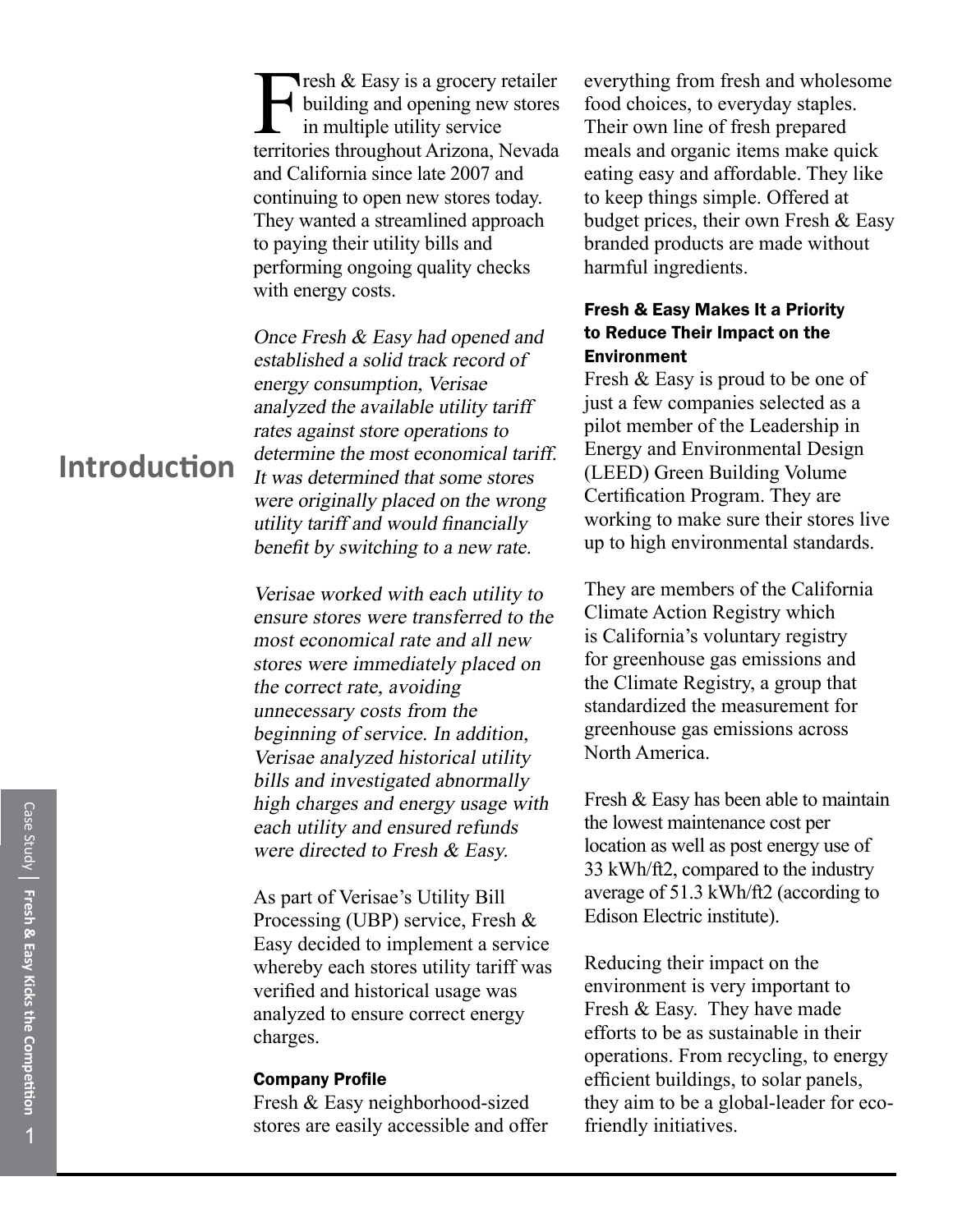### Business Challenges

Fresh & Easy had to establish energy service for a period of time prior to best understanding the best rate tariff available in the multiple utility service territories where they were rapidly opening stores. In addition, Fresh & Easy wanted to implement a service whereby ensuring they were correctly billed by each utility for the energy the stores were consuming.

Rate tariffs are classified by the amount of energy a facility consumes and are typically broken into bill components, such as transmission, distribution, energy usage, taxes and other administrative charges. Many utilities will offer one or two rate tariffs to customers that consume energy within certain parameters (e.g. 20-200kW/month). In addition to securing the best rate, customers should ensure energy usage is analyzed and anomalies are identified and researched with the utility company's billing and/or rates department. In many cases these anomalies are a result of meter read errors and can result in customer refunds.

Fresh & Easy utilized Verisae's Utility Bill Processing service, called ProUtility. The ProUtility application a web-based utility bill analytics, reporting and tracking solution designed to reduce enterprise-level utility cost and usage. All utility services are supported including electricity, natural gas, water/sewage, solid waste, etc.

Verisae used the ProUtility application to perform the initial rate tariff review and consumption analysis. Rate tariff and usage anomalies were easily identified and further investigated with each respective utility. When economical, Verisae worked with the Utility and Fresh & Easy to change stores to a better rate and refunds were for billing errors were sent directly to the customer.

The ProUtility solution offers a broad range of utility payment services. Each service offers customers a way to reduce their energy expenditure. Some of the services are listed below. ProUtility Service Features:

- Analyzing, tracking and reporting of all utility bills
- Utility energy usage tracking and reporting by location and category
- Utility bill payment automation
- Budgeting and accrual tools
- Utility Tariff Analysis (as documented in this case study)
- Historical Energy Usage Analysis (as documented in this case study)
- Commodity Procurement Assistance
- Opening and Closing store assistance
- Carbon tracking and reporting

### **Solution Approach**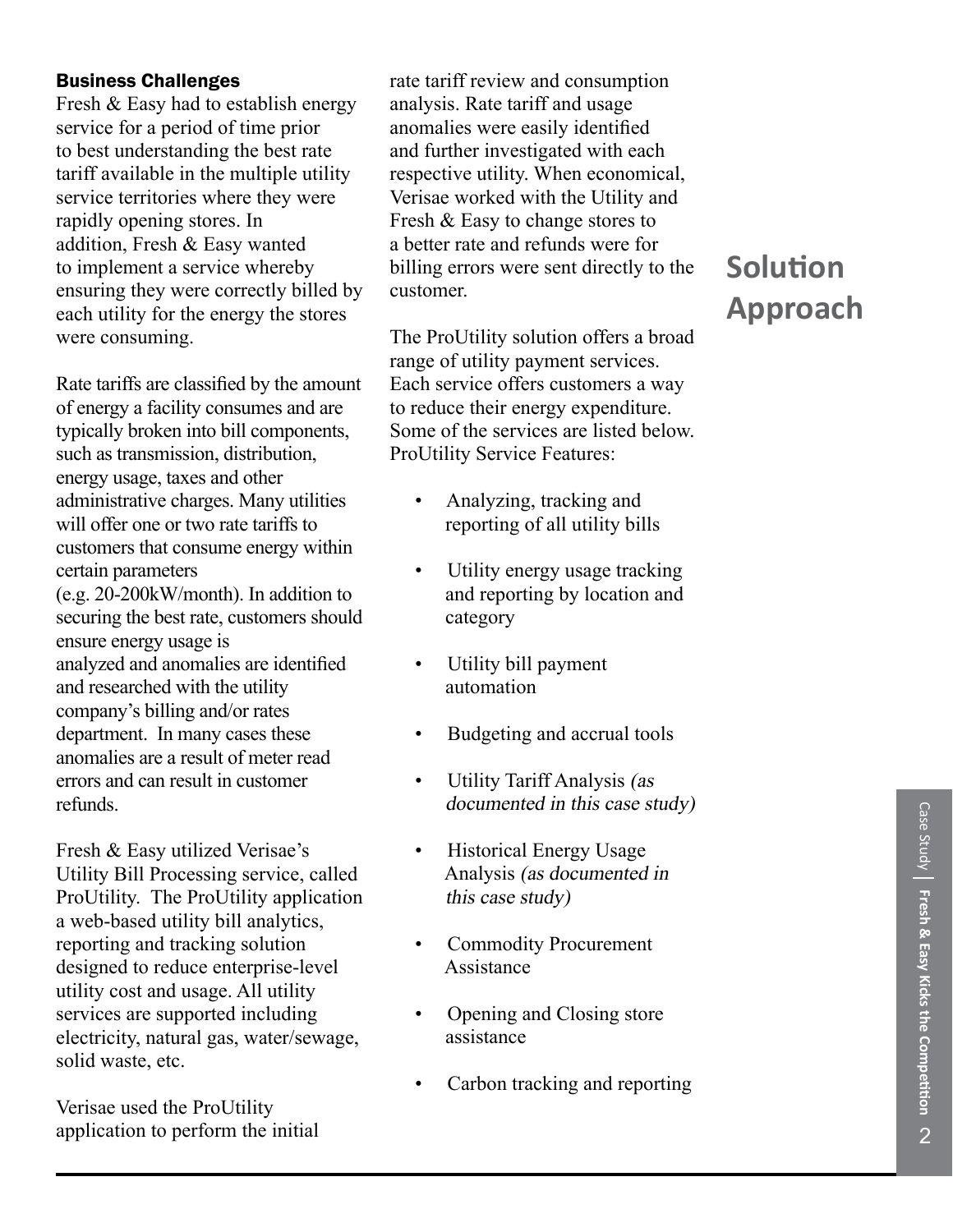Verisae analyzed the utility tariff for all 150 stores as well as all historical energy bills.

### **Results and Benefits**

This project resulted in \$81,535 of avoided annual costs due to wrong rates and utility refunds due to incorrect energy bills.